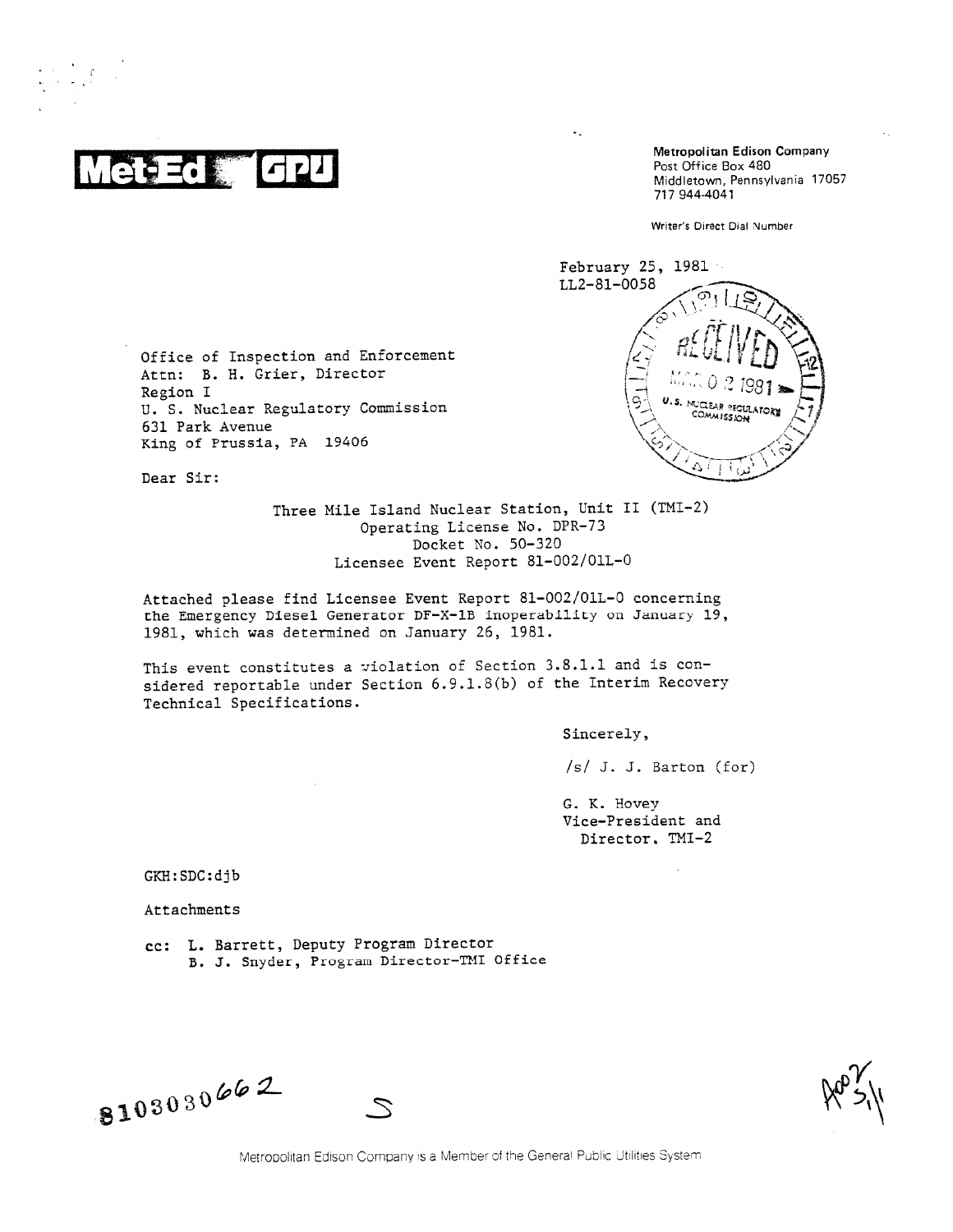| NRC FORM 366                                                                                                                                                    |                                                                                                                                                  | <b>U.S. NUCLEAR REGULATORY COMMISSION</b>                                                                               |
|-----------------------------------------------------------------------------------------------------------------------------------------------------------------|--------------------------------------------------------------------------------------------------------------------------------------------------|-------------------------------------------------------------------------------------------------------------------------|
| (7.77)                                                                                                                                                          | LICENSEE EVENT REPORT                                                                                                                            | Attachment 1                                                                                                            |
| CONTROL BLOCK:                                                                                                                                                  | $\left(\begin{smallmatrix} 1 \end{smallmatrix}\right)$                                                                                           | LL2-81-0058<br>(PLEASE PRINT OR TYPE ALL REQUIRED INFORMATION)                                                          |
| 0                                                                                                                                                               | $\mathbf{3}$                                                                                                                                     |                                                                                                                         |
| CON'T<br><b>REPORT</b><br>$\circ$<br>(6)<br>$\mathbf{1}$<br>SOURCE                                                                                              | $\frac{0 0 0 3 2 0}{\text{pocker number}} \frac{2 0 0}{\text{ps}} \frac{0 0 1 2 6 811}{\text{ps}} \frac{8 1 2 0 012}{\text{evenr} 0 \text{ATE}}$ | (9)                                                                                                                     |
| EVENT DESCRIPTION AND PROBABLE CONSEQUENCES (10)<br> On January 26, 1981 it was determined that the "B" Emergency Diesel Generator (EDG)<br>$\overline{2}$<br>0 |                                                                                                                                                  |                                                                                                                         |
| pF-X-1B was inoperable from 0900 to 1730 hours on January 19, 1981. EDG's cooling<br>$\vert 3 \vert$<br>$\circ$                                                 |                                                                                                                                                  |                                                                                                                         |
| water source was isolated because a switching order was not completed properly. This<br>$\overline{4}$<br>0                                                     |                                                                                                                                                  |                                                                                                                         |
| LER is similar (component and causes) to LER's 80-09 and 80-28. This is a yiolation<br>5<br>O                                                                   |                                                                                                                                                  |                                                                                                                         |
| ΙO,<br>$\overline{6}$<br>0                                                                                                                                      | Tech. Spec. 3.8.1.1 and is reportable under section 6.9.1.8.(b). This event had                                                                  |                                                                                                                         |
| mo effect on the plant, its operation, or the health and safety of the public.<br>7<br>٥                                                                        |                                                                                                                                                  |                                                                                                                         |
| 8<br>$\Omega$                                                                                                                                                   |                                                                                                                                                  | 80                                                                                                                      |
| SYSTEM<br>CAUSE<br>CODE<br>CODE<br>A<br>(12<br>9.                                                                                                               | CAUSE<br><b>COMPONENT CODE</b><br>SUBCODE<br>(13<br>v<br>Ε<br>В<br>L<br>X                                                                        | COMP.<br>VALVE<br>SUBCODE<br>SUBCODE<br>B<br>(16)<br>[14<br>(15<br>D                                                    |
| EVENT YEAR<br>LER/RO                                                                                                                                            | 18<br>OCCURRENCE<br>SEQUENTIAL<br>REPORT NO.<br>CODE                                                                                             | 19<br><b>REVISION</b><br>REPORT<br>TYPE<br>NO.                                                                          |
| REPORT<br>NUMBER<br>22                                                                                                                                          | 2<br>U<br>0<br>26<br>27<br>28                                                                                                                    | 0<br>30<br>32                                                                                                           |
| ACTION FUTURE<br>SFFECT<br>SHUTDOWN<br><b>ACTION</b><br>ON PLANT<br>TAKEN<br>METHOD<br>20<br>CAUSE DESCRIPTION AND CORRECTIVE ACTIONS (27)                      | <b>ATTACHMENT</b><br>(22)<br><b>HOURS</b><br><b>SUBMITTED</b><br>$^{(21)}$<br>10<br>10<br>0<br>(23)<br>40                                        | COMPONENT<br>NPRD-4<br>PRIME COMP.<br>MANUFACTURER<br>FORM SUB.<br><b>SUPPLIER</b><br>25<br>26<br>[24]<br>N<br>42<br>44 |
| 0                                                                                                                                                               | The event was a result of an auxiliary operator not completing a switching order.                                                                | NO                                                                                                                      |
| $\mathbf{1}$                                                                                                                                                    | corrective action associated with plant equipment was necessary. The operator was                                                                |                                                                                                                         |
| counseled on the necessity of completing switching orders and disciplined for not<br>$1 \mid 2 \mid$                                                            |                                                                                                                                                  |                                                                                                                         |
| doing so.<br>$\overline{\mathbf{3}}$                                                                                                                            |                                                                                                                                                  |                                                                                                                         |
| 4<br>9 9                                                                                                                                                        |                                                                                                                                                  | 80                                                                                                                      |
| FACILITY<br>STATUS<br>OTHER STATUS<br>% POWER<br>Ю<br>10.<br>X.<br>(28<br>10<br>29<br>Recovery mode<br>5 <sup>1</sup><br>10<br>8<br>13                          | METHOD OF<br>(30)<br>DISCOVERY<br>(31)<br>А<br>44<br>45<br>46                                                                                    | (32)<br>DISCOVERY DESCRIPTION<br>Operator observation<br>80                                                             |
| CONTENT<br><b>ACTIVITY</b><br>AMOUNT OF ACTIVITY (35)<br>RELEASED OF RELEASE<br>N/A<br>z<br>z<br>33<br>6                                                        | N/A                                                                                                                                              | LOCATION OF RELEASE (36)                                                                                                |
| 9<br>10<br>8<br>11<br>PERSONNEL EXPOSURES<br>DESCRIPTION (39)<br><b>NUMBER</b><br>TYPE                                                                          | 45<br>44                                                                                                                                         | 80                                                                                                                      |
| O.<br>0<br>0<br>38<br>7<br>13<br>8<br>9<br>$12 \,$<br>-11                                                                                                       | N/A                                                                                                                                              | 80                                                                                                                      |
| PERSONNEL INJURIES<br>DESCRIPTION(41)<br>NUMBER<br>0<br>O<br>0 <sup>1</sup><br>(40)<br>8                                                                        | N/A                                                                                                                                              |                                                                                                                         |
| 12<br>9<br>11<br>LOSS OF OR DAMAGE TO FACILITY<br>(43)<br>DESCRIPTION<br>TYPE                                                                                   |                                                                                                                                                  | 80                                                                                                                      |
| z<br>(42)<br>9<br>10<br><b>PUBLICITY</b>                                                                                                                        | N/A                                                                                                                                              | 80                                                                                                                      |
| DESCRIPTION <sup>(45</sup><br><b>ISSUED</b><br>N<br>(44)<br>$\circ$<br>2                                                                                        | N/A                                                                                                                                              | NRC USE ONLY<br>$7 - 92$                                                                                                |
| 0303<br>NAME OF PREPARER                                                                                                                                        | Steven D. Chaplin                                                                                                                                | 80.5<br>68<br>69<br>$\circ$<br>$(717)$ 948-8461<br>PHONE:.                                                              |

 $\ddot{\phantom{0}}$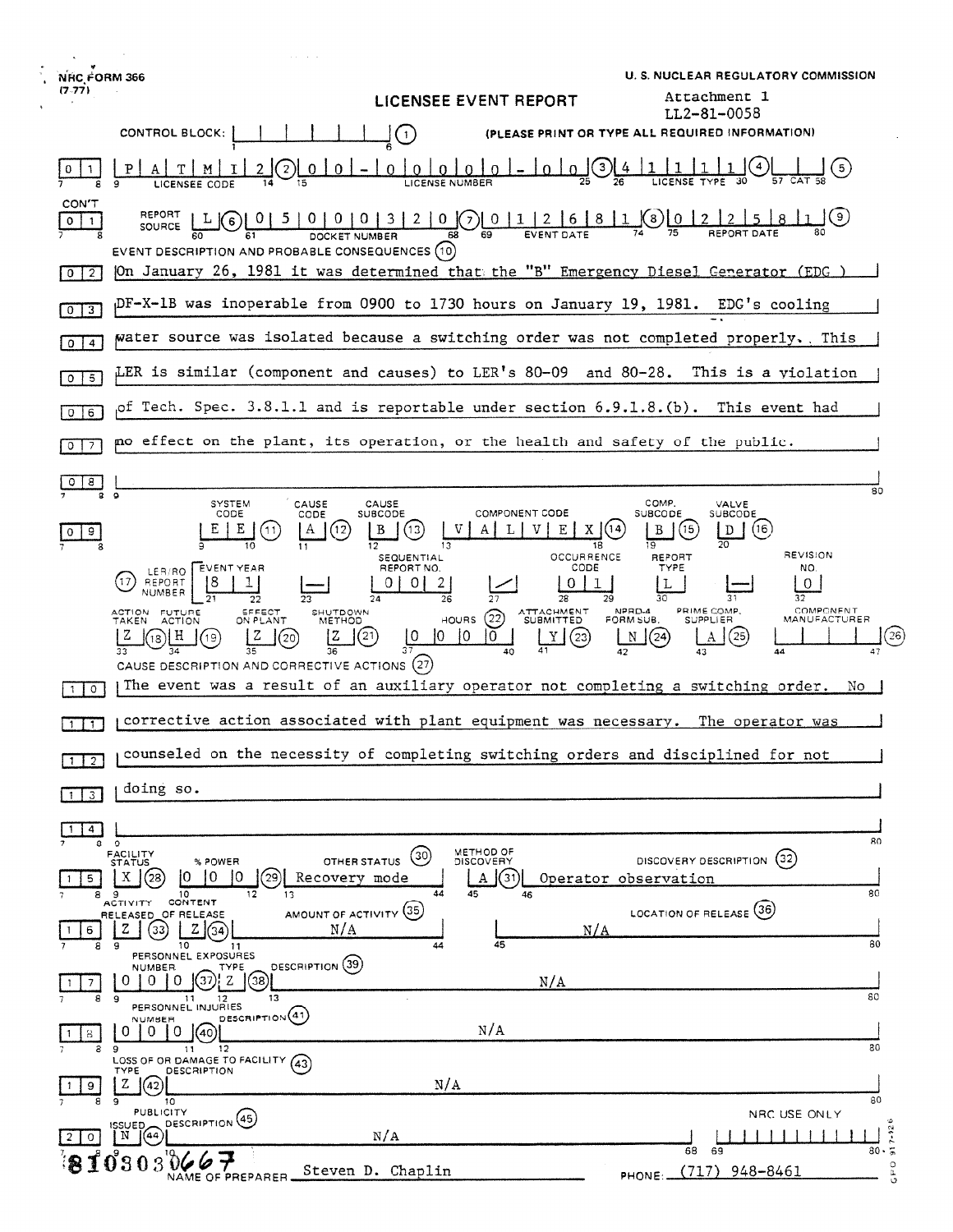### LICENSEE EVENT REPORT NARRATIVE REPORT TMI-II LER 81-02/01L-0 EVENT DATE - January 26, 1981

# I. EXPLANATION OF OCCURRENCE

.

. . .

On January 26, 1981 it was determined that fhe "B" Emergency Diesel Generator (DF-X-1B) was inoperable from 0900 hours to 1730 hours on January 19, 1981 in violation of Tech. Spec. 3.8.1.1.

At 0900 hours on January 19th, Nuclear Services River Water (NSRW) Pumps NR-P-1C and NR-P-1D were tagged out for maintenance, this removed the "B" NSRW Header from service. This "B" NSRW header supplies cooling water to the "B" EDG cooling jacket. The switching order that accomplished this tagout also instructed the operator to open NR-V-31B, thereby allowing the "B" Emergency Diesel Generator to be cooled from the "A" NSRW Header.

At 1703 hours the switching was cleared i.e., the "B" NSRW header was returned to service and the normal valve lineup restored. However, when the operator clearing the switch order went to close NR-V-31B he discovered it was already closed.

An investigation was conducted by the Manager of Plant Operations to determine it the action statement of T.S. 3.8.1.1 was complied with. This investigation involved a determination of when and how valve NR-V-31B's position was apparently changed from open to closed. Because of shift schedules the operator who had performed the tagout wasn't available to discuss the discrepancy until 1700 hours on January 26th. At that time, he stated that he had not opened NR-V-31B on the 19th as required by the switching order. It was then decided that the "B" Emergency Diesel had been inoperable from 0900 hours to 1703 hours on January 19th, due to the cooling water being isolated. This was a violation of Technical Specification 3.8.1.1 and is reportable under section 6.9.1.8.b.

This LER is similar in nature (associated component and cause) to LER's 80-09 and 80-28.

#### II. CAUSE OF THE OCCURRENCE

The cause of this event was operator error in that the valve was not opened as required by the switching order.

#### III. CIRCUMSTANCES SURROUNDING THE OCCURENCE

At the time of the occurrence, the Unit 2 facility was in a long-term cold shutdown state. The reactor decay heat was being removed via loss to ambient. Throughout the event there was no effect on the Reactor Coolant System or the core.